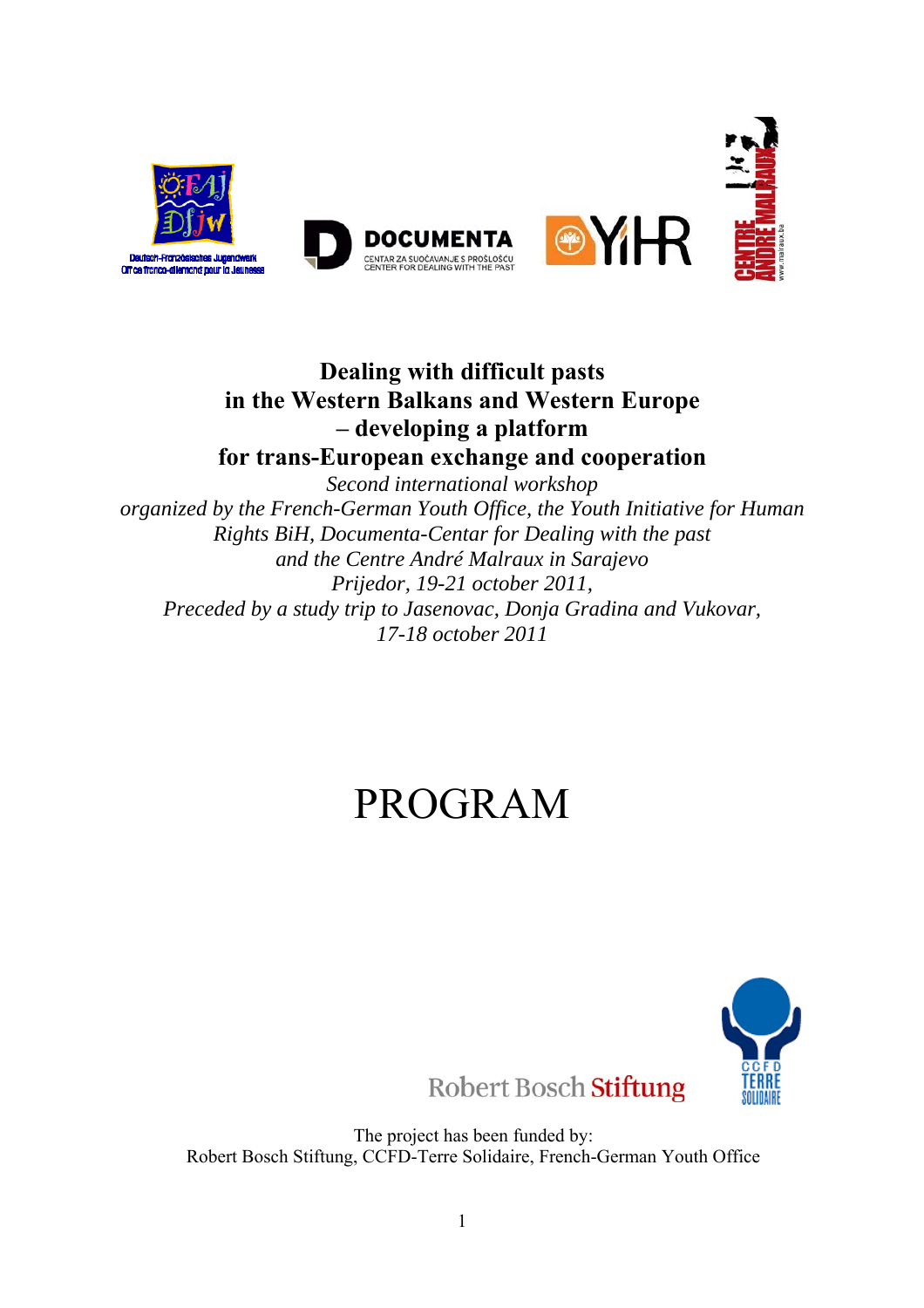#### **Dealing with difficult pasts in the Western Balkans and Western Europe – developing a platform for trans-European exchange and cooperation**  Second international workshop

organized by the French-German Youth Office, the Youth Initiative for Human Rights BiH, Documenta-Centar for Dealing with the past and the Centre André Malraux in Sarajevo Prijedor, 19-21 october 2011, Preceded by a study trip to Jasenovac, Donja Gradina and Vukovar,

17-18 october 2011

*In June 2010, a three-days-workshop in Sarajevo brought together 25 representatives of memorials and NGOs working on dealing with the past-issues from Bosnia and Herzegovina (BiH), Croatia and Serbia on the one hand and from France and Germany on the other. The aim was to give them the possibility to make acquaintance, to learn about the existing initiatives in the different countries and to assess whether it would make sense to develop trans-European exchange and cooperation in the future. The reactions to the workshop were very positive, and the group underlined its willingness and the importance to continue, develop and deepen exchanges in this field, especially around the questions how to deal with memory sites and under which conditions memory work can contribute to reconciliation processes. On the basis and in continuation to this promising start, a study trip and a second workshop will take place in October 2011, which will also be opened to other interested organizations and which will allow to go deeper in the common work and exchange of experiences. The leading question of this workshop will be the following: "Should and can memory sites bring conflicting memories together? If yes, how?" The work will be mainly articulated around three focus groups: 1. the challenge of the conservation and the design of memory sites, 2. the challenge of educational and pedagogical approaches in the framework of such sites, especially concerning younger persons and 3. the challenge of how to reach a larger public, and here also especially younger persons, in order to involve them in a constructive dealing with the past process concerning memory sites. This second workshop will be an important step in order to strengthen the existing cooperation and to build a basis for further exchange of experience, mutual capacity-building and the realization of common projects, with the perspective to develop a long term-process of trans-European cooperation between Western/Central Europe and the Western Balkans in the field of dealing with difficult pasts around memory sites.* 

#### **Program Study Trip and Workshop 2011**

Study Trip:

#### **Monday, October 17:**

12.00 Departure from Zagreb by bus to Jasenovac / for participants from Prijedor: departure from Prijedor to Jasenovac

13.30: Lunch in restaurant "Kod ribiča" in Jasenovac

14.15 Visit of the Jasenovac Memorial, with Đorđe Mihovilović, historian and Jasenovac Memorial curator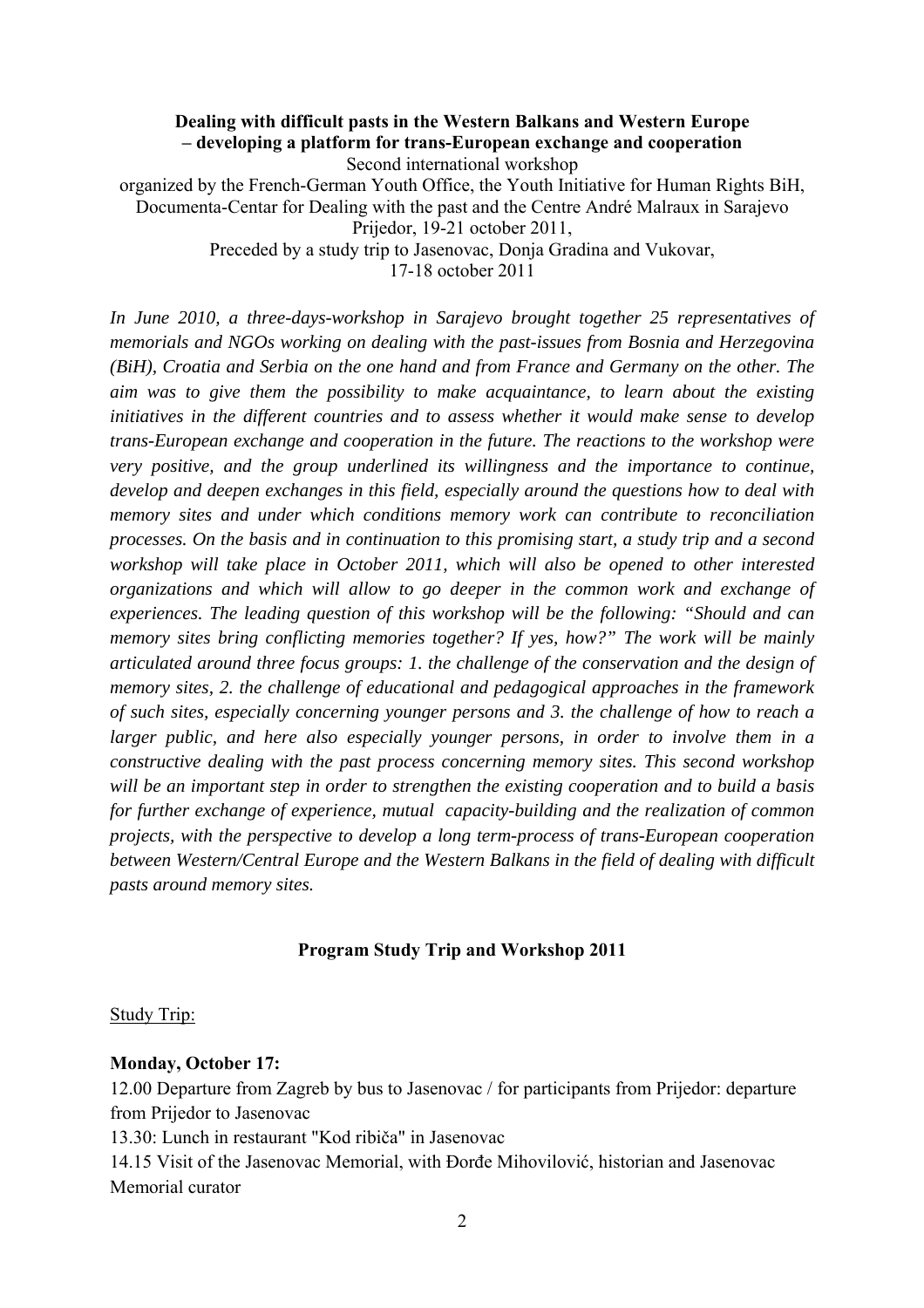16.00 Travelling to Donja Gradina / BiH

16.30 Visit of the Memorial Zone Donja Gradina (BiH), with Dejan Motl, historian and

Donja Gradina memorial curator

18.15: Travelling to Prijedor

20.00: Dinner in hotel "Monument"

### **Tuesday, October 18:**

8.00 - 11.30 Travelling by bus to Vukovar

12, 00 Lunch at Konoba Megaron

Visit of memory sites in Vukovar, with Kristina Babić (ALD Osijek):

13, 00 Visit to the Museum in Vukovar Hospital

14, 00: Visit to the Memorial Center Ovčara, to the Ovčara mass grave site and to the Memorial Graveyard in Vukovar

15, 30 Visit to the Memorial Museum of the Ministry Defense of the Republic of Croatia (ex-Army House)

16, 30 Visit to the new Memorial site on Trpinjska cesta (Tank-graveyard)

17, 30 Evaluation in the European House in Vukovar

18,30 Dinner

19.00 Travel back to Prijedor

Workshop:

**Tuesday, October 18:** Arrival in Prijedor of the participants who didn't take part in the study visit

#### **Wednesday, October 19:**

09.00-09.30 Welcome and presentation of the workshop program and the general project 09.30 - 10.30 Presentations of participants in changing small groups

10.30 - 11.00 Coffee break

11.00 – 12.30: "Form and functions of memory sites in Europe from 1945 to today": Introductory speech by Günther Schlusche (Berlin Wall Foundation, formerly Holocaust Memorial in Berlin), followed by discussion

12.45-14.15: Lunch break

14.15 - 15.30 "Prijedor from 1992 to today and current memory issues related to the war 1992-1995": Introduction by Edin Ramulic (Izvor), followed by discussion

15.30 - 17.00 Field exploration 1: discovering the Mrakovica Memorial built in 1972 to commemorate the battle of Kozara from 1942

17.00 - 17.15 Coffee break

17.15-18.30 "Should and can memory sites bring together conflicting memories?" Introduction by Nicolas Moll (Centre André Malraux), followed by discussion

18.45-20.15 Dinner break

20.15 Informal market place - exchange of informational material of the participating NGOs and memorials

#### **Thursday, October 20:**

9.00-12.00: work in three parallel groups on the topics: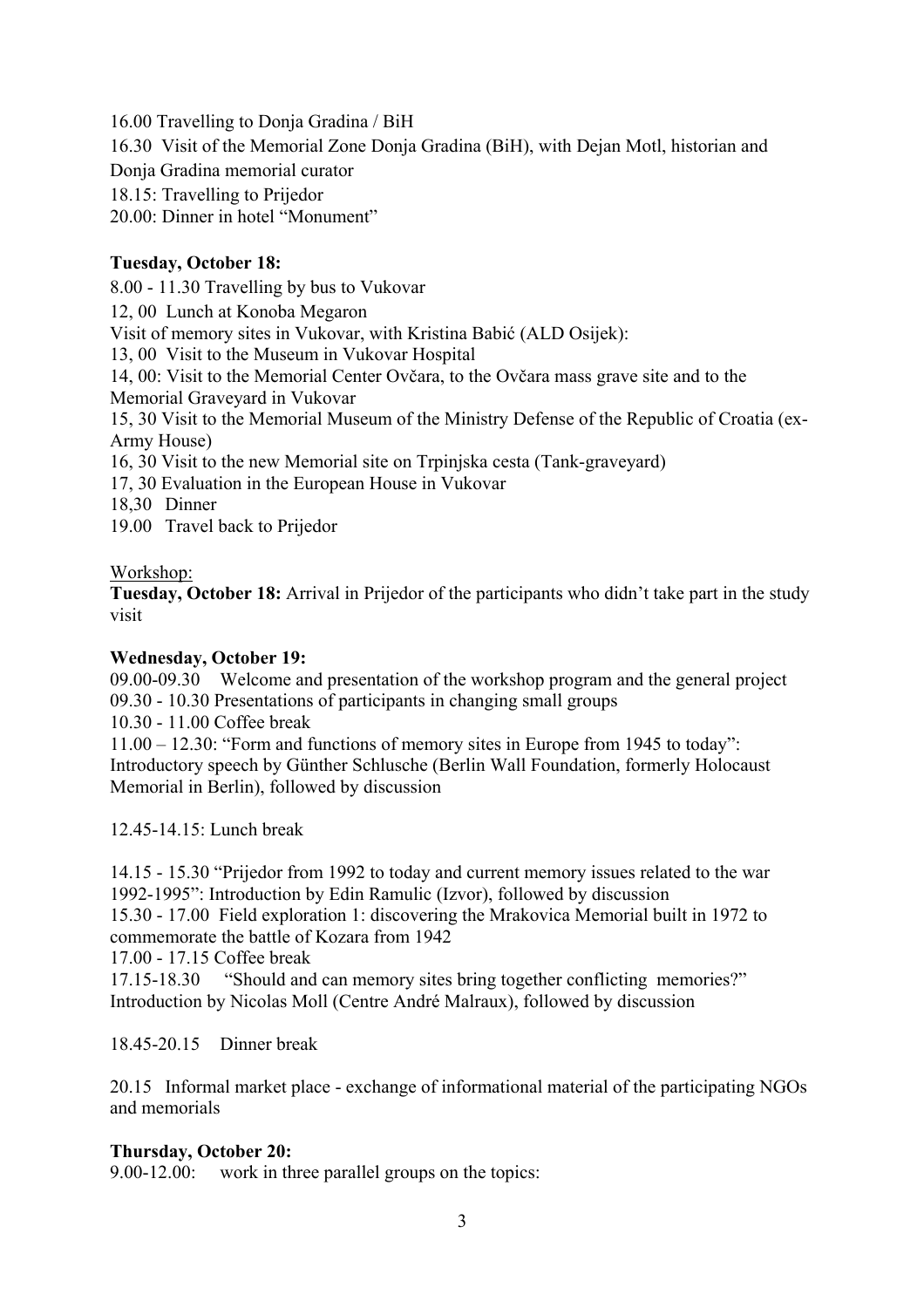a. the conservation and design of memory sites,

b. the educational and pedagogical approaches toward memory sites, especially involving young generations

c. reaching the broader public –especially young generations - and sensitizing them to dealing with the past issues concerning memory sites.

Inputs, experience sharing and defining common challenges

12.15-13.45 Lunch break

13.45-18.30: Field exploration 2: visits to the sites of the former camps Omarska, Trnopolje, Keraterm, and Monuments related to the War 1992-1995 in Prijedor Centar and Kozarac. 19.00-20.00: Dinner *Evening: To be determined together* 

#### **Friday, October 21:**

9.00-10.00: Discussion with Marko Pavic, mayor of Prijedor, about memory sites in Prijedor (to be confirmed)

10.00-10.15: Coffee break

10.15-12.30: Second session of work in parallel topic groups, to elaborate the conclusions and concrete proposals

12.45-14.30: Lunch break

14.30 - 15.45 Presentation of conclusions/proposals from the three topic groups and discussion

15.45-16.00 Coffee break

16.00-17.00 Presentation and discussion of the text for an informal transeuropean platform of initiatives on dealing with difficult pasts

17.00-18.30 Evaluation of the second workshop and of the preceding study trip, conclusions and perspectives

19.00-20.00: Farewell dinner

**Saturday, October 22:** Departure of the participants

**Working Languages:** English and Bosnian/Croatian/Serbian (with simultaneous translation)

#### **Practical information:**

 The participation to the study trip and/or workshop is free of costs. The organizers take in charge the costs for the accommodation, restoration, program and translation during the study trip and workshop, an will reimburse the travel costs up to a certain amount on presentation of the travel tickets.

The accommodation is foreseen in hotels in Prijedor (BiH) in double-rooms or singlerooms.

For the persons participating at the study trip and the workshop: The study trip will be done with a bus, the starting point will be the central bus station in Zagreb the  $17<sup>th</sup>$  October at 12h. Please make sure that you can be at the Zagreb main bus station at the latest at 11h45. If you don't have the possibility to arrive to Zagreb in time the monday morning, we can also